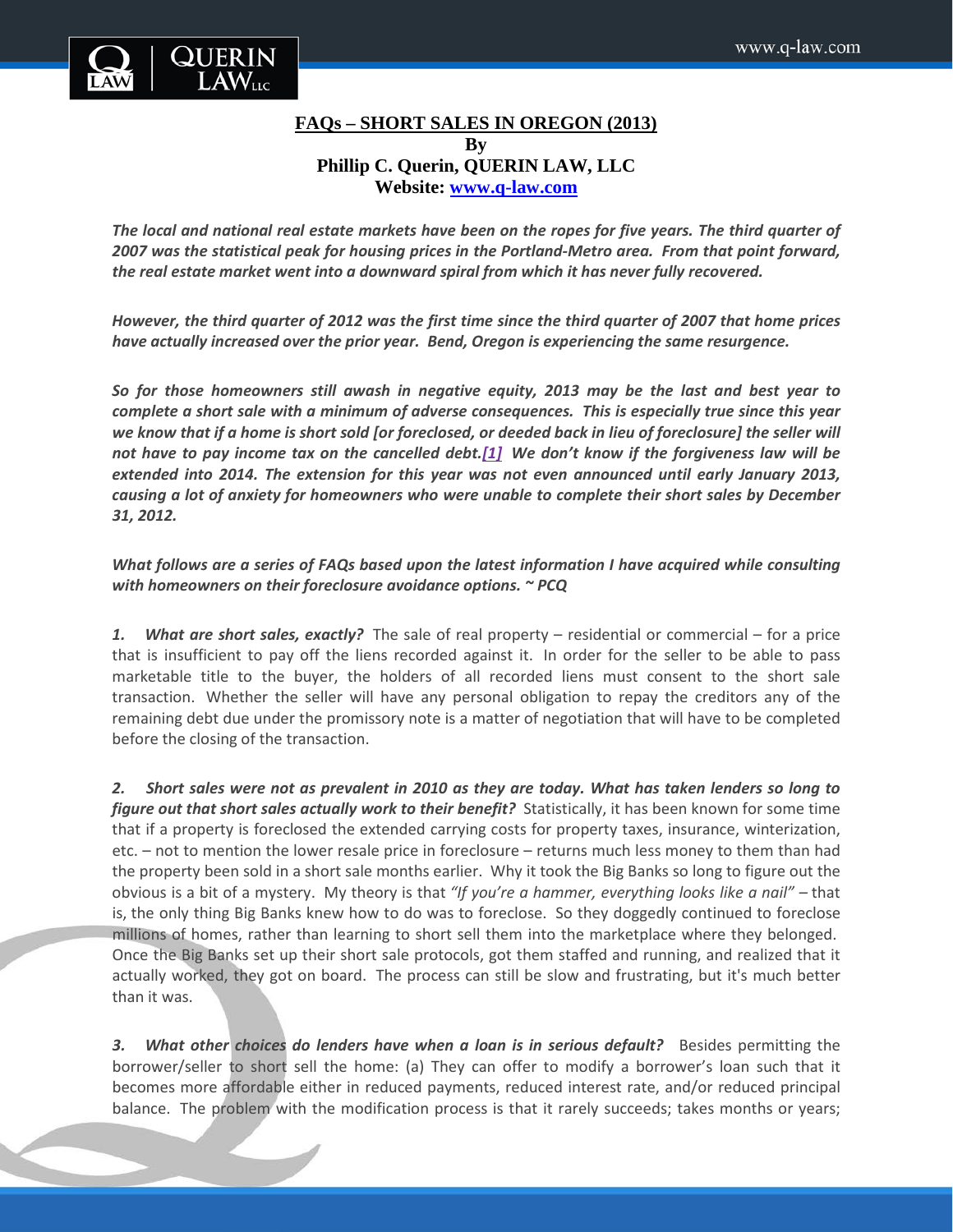

frequently results in re-default; and overall is a disappointing and frustrating process for most borrowers. (b) They can offer to take a deed-in-lieu-of-foreclosure ("DIL") from the defaulting borrower. However, banks are generally disinclined to consider this option unless and until the borrower has spent several months first trying in good faith to sell the home. And just like the short sale process, in order to do a DIL, the borrower must jump through the same hoops as a short sale, i.e. write a "hardship letter" and turn over all of their financial information. Furthermore, borrowers are not permitted to pursue a short sale *and* a DIL at the same time. (c) The lender can foreclose.

Although it will soon be "illegal" – whatever *in [terrorem](http://legal-dictionary.thefreedictionary.com/in+terrorem)* effect that has on TBTF banks – currently, the Big Banks generally pursue foreclosure even while their defaulting borrowers are seeking a foreclosure avoidance alternative from the bank - a disgusting process known as "dual-tracking."

*4. Is it really the lender's money that is being "shorted" in a short sale?* Great question! Contrary to what many believe, it is generally not the original lender's money that gets shorted. Or to put it a different way, the lender from whom you are seeking short sale consent does not "lose" any money as a result of a short sale. The reason is that most loans made during the easy money years, circa 2005 – 2007, were quickly sold into the [secondary mortgage market,](http://www.q-law.com/tools/glossary/glossary-of-real-estate-terms-oregon-s/) either to [Fannie or Freddie,](http://www.q-law.com/tools/glossary/glossary-of-real-estate-terms-oregon-f/) or to a ["private label"](http://securitization.weebly.com/private-label-mbs.html) buyer. Thus, the bank you're discussing your short sale with today is likely just "servicing" the loan, i.e. collecting the payments, monitoring the tax and insurance reserves, and generally being responsible for what's happening with the loan on a day-to-day basis – including foreclosing it. The bank that originated the loan, i.e. the one you actually borrowed funds from, received most of its money back when it sold the paper into the secondary market.

So, for example, when Countrywide made a loan in 2006, it quickly sold it into a huge trust called a ["REMIC",](http://www.q-law.com/tools/glossary/glossary-of-real-estate-terms-oregon-r/) consisting of millions of dollars of other loans. Investors throughout the world bought "slices" of these loan pools. Countrywide – now Bank of America – appointed itself as the "servicer" of the trusts they created – guarantying it a nice stream of fees for the life of the trust. Due to cost-cutting, as well as the difficulty of servicing so many loans in default, today, many Big Banks have sold their servicing rights to large non-bank servicers, such as [Ocwen.](http://www.ocwen.com/) *[Note: The previous explanation deals only with the first mortgage; oftentimes, originating lenders making second-position loans retained them in* their own portfolio. Thus today, when a short sale involves two loans, there is a higher probability that the servicer of the second mortgage is also the owner  $-$  it which case it will likely take the loss on their *own books. – PCQ]*

*5. So who really makes the final decision to consent to a short sale – the owner of the loan, i.e. the "investor," or the servicer?* Unless the Servicing Agreement provides otherwise, the "investor" in the secondary mortgage market, i.e. Fannie, Freddie, or the Trustee of the REMIC, makes the final decision. This applies equally to the consents for a loan modification or a DIL.

*6. Does the seller/borrower really have any say in the short sale?* I firmly believe the answer is "Yes." It is here that a good short sale Realtor® is invaluable. My experience is that the following traits/skills are important to the ultimate success of a short sale: (a) Persistence; (b) Patience; (c) Courtesy; (d) Experience; (e) Knowledge about the short sale process  $-$  e.g. being familiar with the Equator [System](https://agentresources.bankofamerica.com/content/document/ss_understandthedashboard.pdf) used by most of the Big Banks; (f) Never-say-die attitude. While there are a few monkeywrenches that can be thrown into the process, most short sales do close. It just takes the skills of a good Realtor®.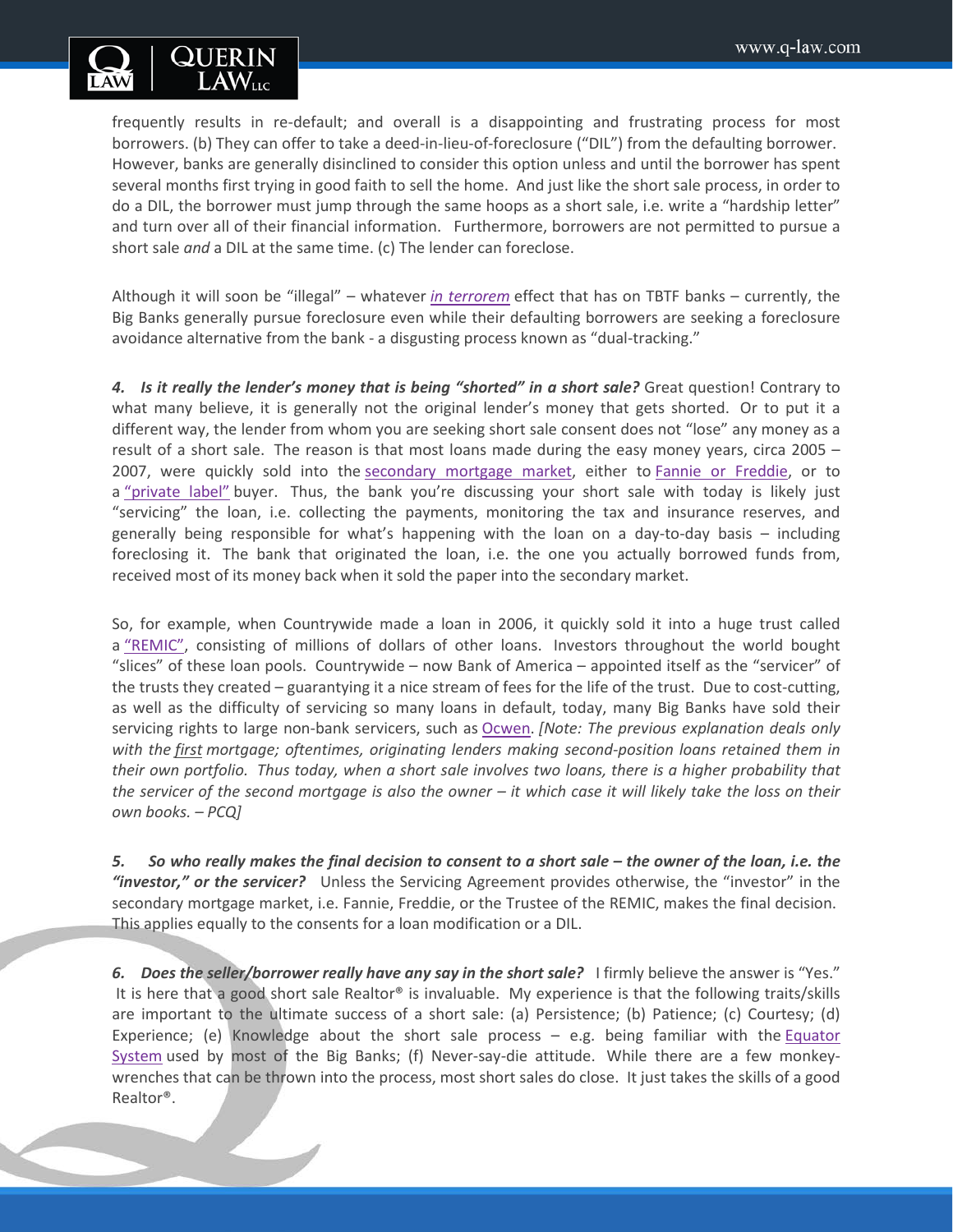

*7. What if there are multiple short sale offers? How should they be handled?* This is ultimately up to the lender/servicer you're dealing with. Although it was different in 2009-2010, today I am seeing most lenders prefer to deal with only one short sale offer at a time. I do hear of some listing agents telling buyer agents that they are "not going to submit their offer to the bank because it already has an offer before it right now." If the listing agent's position is based on the bank's instruction, that's fine; but otherwise, I find this approach problematic.

*8. Is there ever a reason not to do a short sale?* Yes. For example, if the seller/borrower does not have a huge amount of negative equity, say \$30,000 to \$50,000, with the Portland and Bend markets showing signs of price resurgence, if the owner wants to keep the home and can cure any loan default, he/she may decide to wait it out, hoping to see some equity appreciation in the next 3+ years.

Another example may be that the borrower has already been served in foreclosure and several months have elapsed. The closer the borrower is to the foreclosure being final, the less incentive there is to try to short sell the property. However, there are actual and perceived differences between a short sale and a foreclosure, e.g. in credit and tax issues, and these must always be part of the analysis. I strongly recommend that when debating between a short sale and pending foreclosure, you need some expert help to evaluate these issues.

Lastly, in cases where the borrower's property will not escape the assessment of [income tax on the debt](http://www.q-law.com/taxing-issues/)  [cancellation](http://www.q-law.com/taxing-issues/) arising from a short sale *[e.g. the property was used as a rental and not lived in by the borrower for two of the past five years]*, if it is not too deeply awash in negative equity, it may be beneficial to ride things out, rather than suffering a "1099 event" from the short sale.

*9. What if my condo is involved in construction defect litigation? Will I be able to short sell it?* Surprisingly, the answer may be "Yes." I have seen investors, i.e. those purchasing properties for rental, buy condos that are currently involved in construction defect litigation. Investors are generally more sophisticated, and after crunching the numbers – which includes factoring in the anticipated cost of an upcoming assessment – they may agree to proceed. Remember, a potential renter is not going to be affected by such litigation in the same way as an owner-occupant who will be fearful of having to pay a large assessment in the future.

*10. Can I start a short sale while a foreclosure is pending?* Yes! And here's why: All of the Big Banks are foreclosing trust deeds judicially. They started doing this *en masse* in mid-2012. Wells Fargo had been doing judicial foreclosures months before that. Some of the smaller banks who carried the loans on their own books – i.e. they did not sell them into the secondary market - are still doing non-judicial foreclosures because there was no funny business in the handling of the paperwork after the loan closed.

So the rumors that there are fewer mortgage foreclosures today than 2012 could be an illusion attributable to the fact that it takes so much longer to tee up a judicial foreclosure. That is, the complaints are numerically coming out much slower, giving the erroneous appearance that there are fewer of them, when that may not be the case. This might be called the "Pig in a Python" effect, as the glut of paperwork slowly works its way through the courts' digestive tract.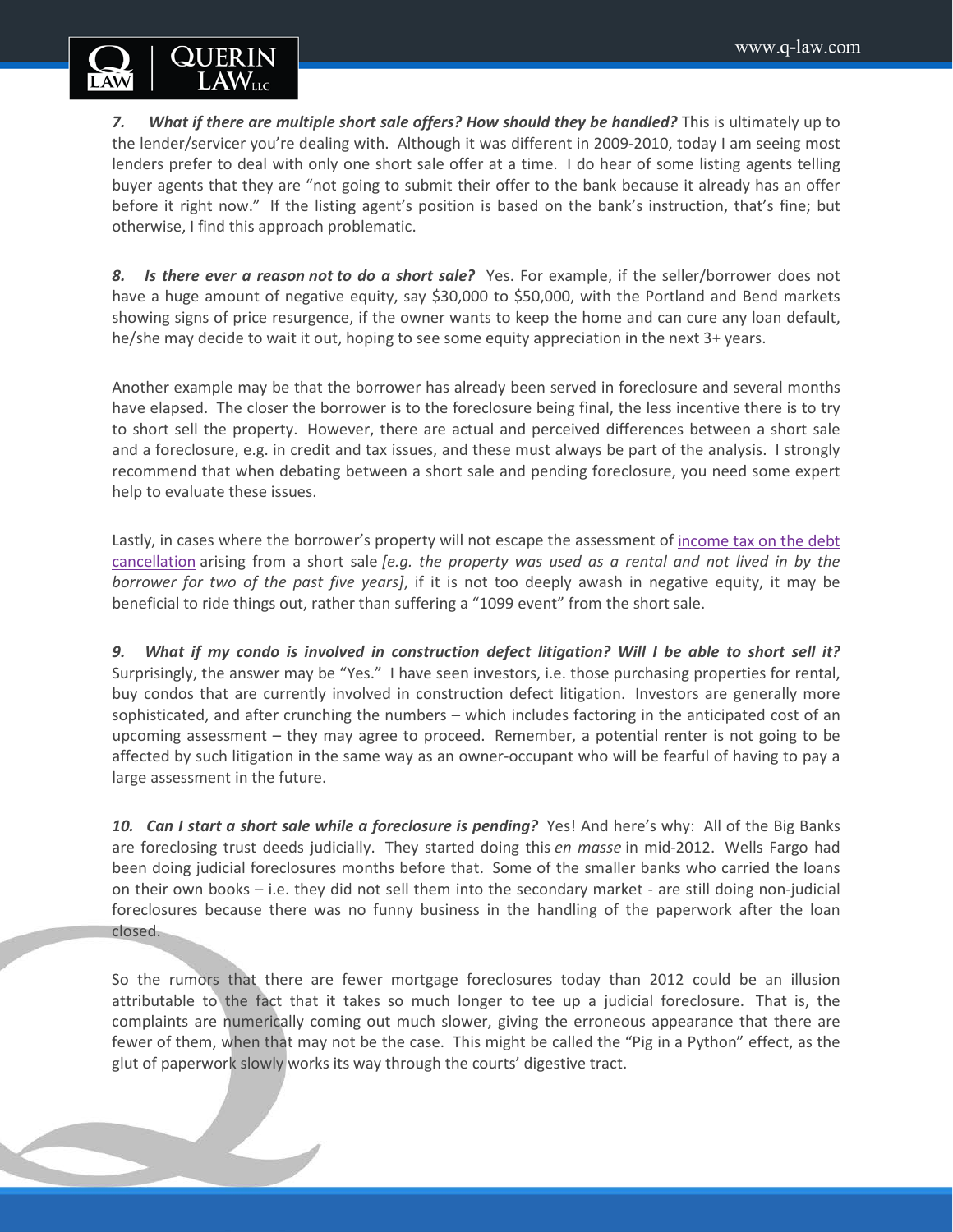

A judicial foreclosure involves a massive amount of preparatory work and today it's not being handled by non-judicial foreclosure trustees. Rather, lawyers and paralegals are now up to their eyeballs in paperwork. Every person and entity appearing in the litigation report – i.e. the report issued by the title company telling the plaintiff bank/servicer who to name in the foreclosure – has to be tracked down and personally served. If they cannot be found, the lawyers have to secure court permission to pursue another form of service. *[In the "old days" of non-judicial foreclosures, service was accomplished by mailing and posting.]* Now, the banks' lawyers have to file a motion to obtain court permission at almost every step of the way. Invariably, they cannot complete the process fast enough, and pursuant to court rules, if too much time elapses, the attorneys have to secure court permission to continue with the foreclosure. And when they finally ask for a judgment, the bank/servicer must scour all of their records to find every last penny that was expended during the default stage and the foreclosure process, including the piling on of every fee and charge possible. All of this must be assembled and formatted in an understandable way so that it will pass court muster. Given the legacy of robo-signing, forged documents and bogus notarizations, you can be sure that bank attorneys are bending over backwards to make sure every "t" is crossed and "I" dotted, since it is their law license on the line if they ignore their client's hijinks.

Although I am not privy to the actual inner-workings of a foreclosure mill – it must be a paper chase of epic proportions - based upon what I've seen, I feel comfortable in believing that it would take a good six months for bank lawyers to get a foreclosure complaint filed and served - perhaps longer. After that, it can easily take 6 to 9 months to get the foreclosure judgment. Then there is a 30-day period to publish the fact that the property will be sold by the sheriff. And getting to the auction takes time, since the sheriffs in most large counties are now inundated with an unfamiliar process they had no involvement with during the many years of non-judicial sales by foreclosure trustees.

So from the date of filing to the date of sheriff's sale it can take nearly 12 months; plenty of time to complete a short sale. And based upon what I've heard from some bank lawyers, they are generally willing to dismiss a foreclosure at almost any point in the process – even well after the default judgment has been recorded  $-$  if the short sale closes.[2]

So it's never too late to try to do a short sale. If a delinquent borrower was served with a Big Bank[3] complaint in foreclosure, say on April 15, 2013, and the home was listed for short sale immediately thereafter, assuming it was priced right, the chances are good that the transaction would close before the end of 2013. The same cannot be said of the judicial foreclosure, which will not likely be on the sheriff's auction block until well into 2014.

*11. What is a HAFA short sale?* This government program has been around since late 2009, and was touted as one that would "streamline" the short sale process. Initially, it was intended only for borrowers coming out of unsuccessful loan mods. That does not appear to be the case today. It has evolved over time, and appears to have perks other short sale programs don't have *[e.g. a \$3,000 relocation assistance payment to the seller/borrower].* However, it is somewhat unclear who qualifies and who doesn't. Like so many other programs, the Big Bank Servicers seem to rely upon different criteria for who qualifies and who doesn't – and who gets the relocation assistance and who does not. Furthermore, since this program, like all government programs, *is voluntary*, banks are not required to participate, even though they are willing to consider a request for a short sale. The government link describing the program is [here.](http://www.makinghomeaffordable.gov/programs/exit-gracefully/Pages/hafa.aspx) Just because a lender/servicer will not agree to do a "HAFA short sale",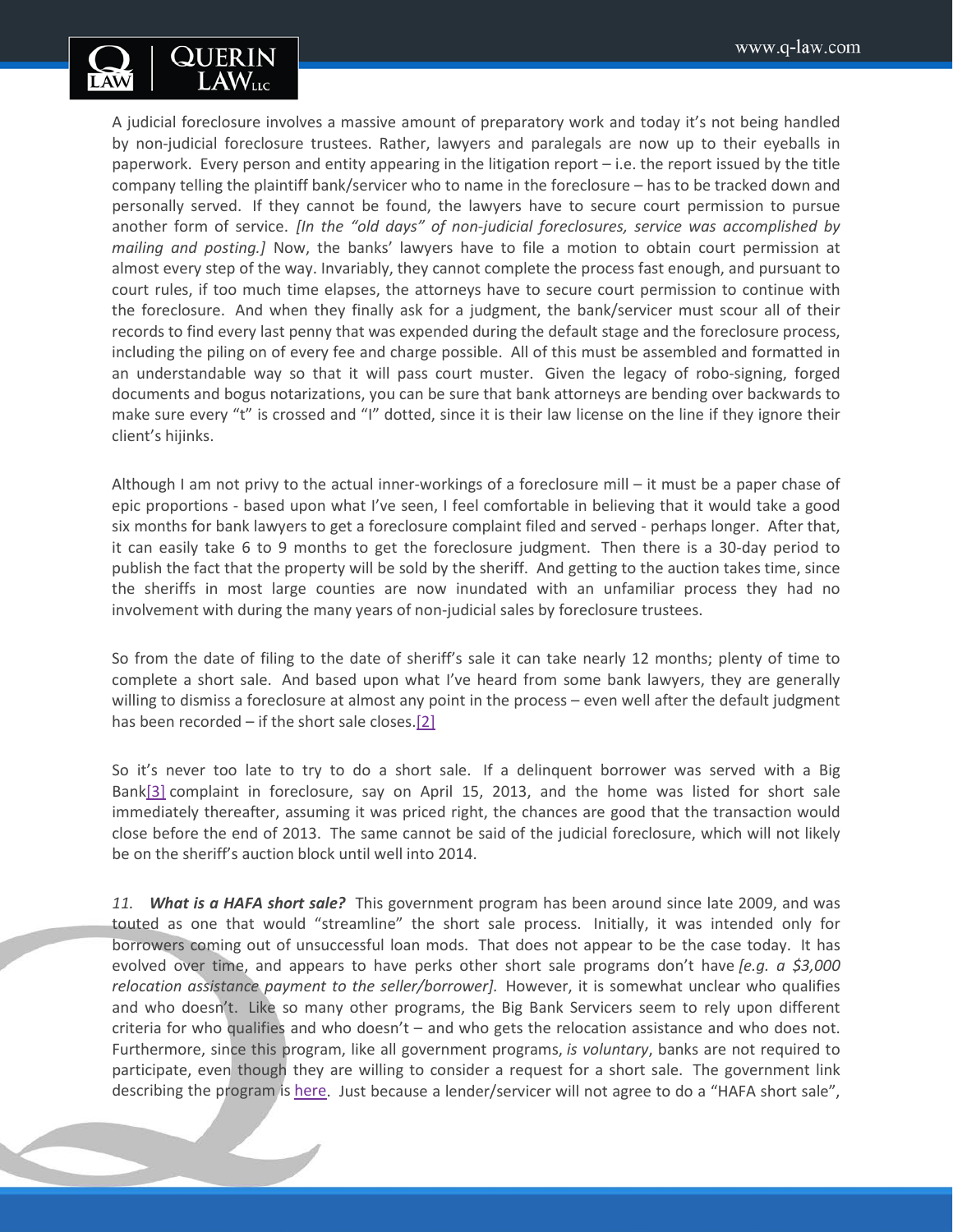

does not mean it will not consent to a regular one – and in my opinion, besides the \$3,000 relocation assistance, I don't see much difference between the two in terms of the final result.

*12. I have heard of problems in short sales when there the borrower has mortgage insurance. Can you explain?* I could, but have written so many posts about these uninvited interlopers that I will simply direct you to my rants, [here,](http://q-law.com/short-sale-trap-mortgage-insurance/) [here,](http://q-law.com/short-sale-trap-mortgage-insurance-part-two/) and [here.](http://q-law.com/mortgage-insurers-short-sale-shakedown-artists/)

*13. Can I try to do a short sale and deed-in-lieu at the same time?* My experience has been that you may not, metaphorically speaking, queue up in both lines at the same time. The reason is that the Big Bank Servicers cannot multi-task; they seem to have the institutional equivalent of [ADHD.](http://en.wikipedia.org/wiki/Attention_deficit_hyperactivity_disorder) If you want to do a short sale, you have to get in the "Short Sale Line." If you want to do a deed-in-lieu of foreclosure, there's another line for that. It's sort of like going to a movie at the Cineplex; if you wanted to see ["Reservoir Dogs,"](http://news.moviefone.com/2012/10/23/reservoir-dogs-cast-where-are-they-now_n_2006774.html#slide=1670230) you'd queue up behind that ticket window, and if you wanted something a little more sedate with less bloodletting, say, ["Love Story",](http://www.imdb.com/title/tt0066011/) you'd queue behind that window.

Moreover, subject to limited exceptions, most lenders will not permit you to try to do a deed-in-lieu, until you've tried and failed to do a short sale. The reason is simple: They don't want the property any more than you do. They would rather someone, i.e. a short sale buyer, took it off their hands, thus assuming the duty to pay the taxes, insurance and maintenance. Big Banks are in the business of larceny lending, and not in the business of holding real property.

And just to remind its beleaguered borrowers who's boss, if you move out of the short sale line and into the deed-in-lieu line, the bank will act as if they never heard of you before, making you start from scratch in your new queue, filling out all of the old forms again, writing another hardship letter [as if it will be any different than the first one], and assigning a new bank negotiator.

*14. What if the buyer wants me to give them some seller concessions, e.g. payment of closing costs or certain discretionary repairs?* The answer generally is that since the bank[4] is taking the "financial haircut" by getting less of its loan repaid than was actually due, it will not voluntarily permit you, the seller, to offer up concessions that it will have to absorb out of the gross closing proceeds. There are cases where servicers will permit necessary concessions, since they know that any purchaser would demand them. For example, if a servicer refused to put on a new roof when everyone agrees it is absolutely necessary, and the short sale thereby fails, thus resulting in foreclosure, the bank would still have to pay for a new roof in order to sell the property.

*15. What happens if the bank servicing my loan transfers the servicing to another entity while my short sale is in progress?* Before answering, let me explain what a servicer is and does. In most cases, the servicer is not owner of the loan. The loan was likely sold into the secondary mortgage market shortly after it was made to you. The servicer is responsible for collecting and accounting for payments, monitoring the tax and insurance reserves, and generally being responsible for the handling of the paperwork on behalf of the owner [frequently called the "investor"] of the loan. Recently, many Big Banks, especially B of A, have sold the servicing rights to many of their nonperforming loans they were handling. In some cases, these sales are too large, non-bank servicers, such as [Ocwen Financial](http://www.ocwen.com/)  [Corporation.](http://www.ocwen.com/) This can throw a monkey-wrench into your short sale approval process, and it's likely you may have to start over, since one cannot assume that the new servicer has – or can find – all of your old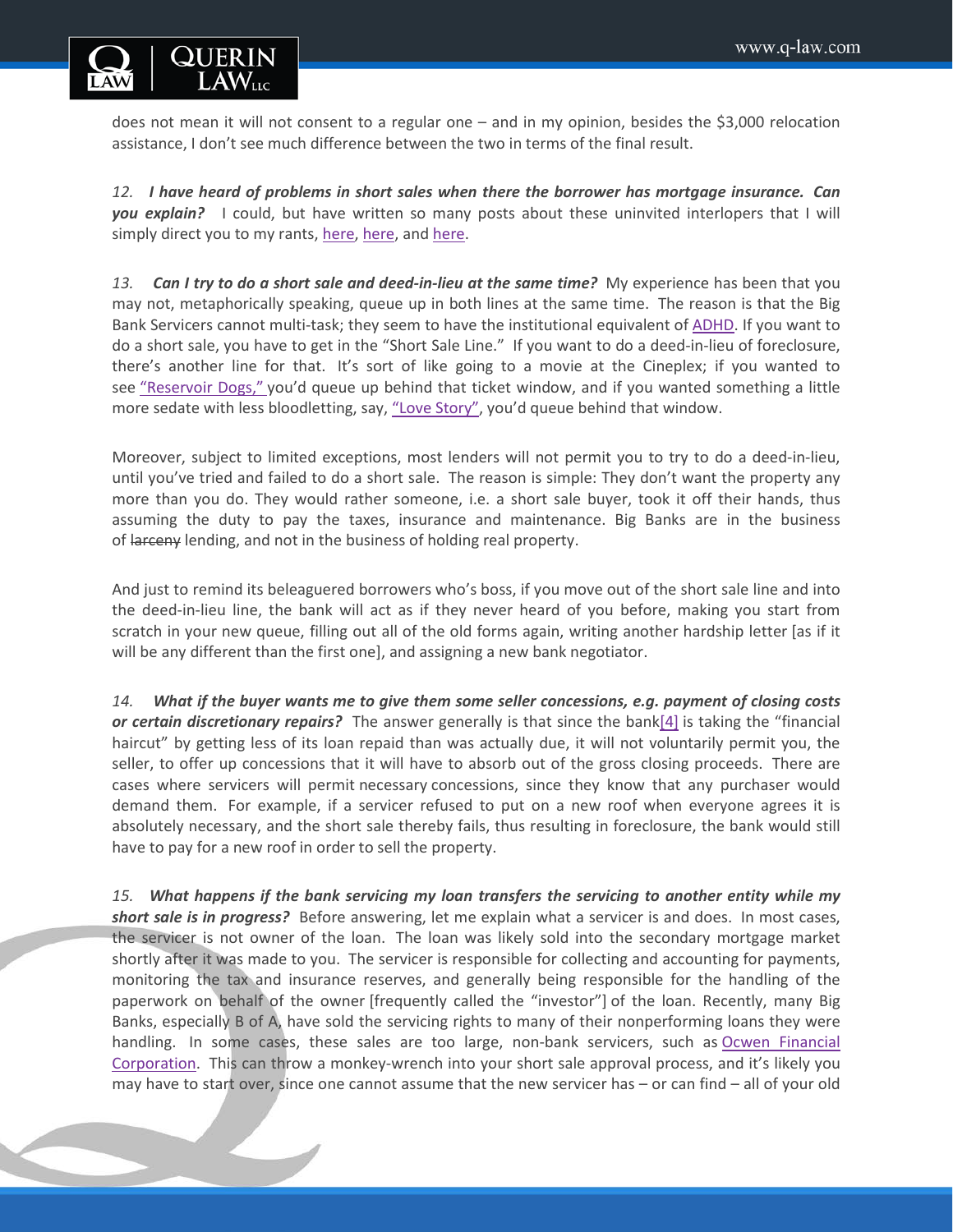

paperwork. However, since the owner of the loan hasn't changed, the outcome should be essentially the same regardless of who is currently servicing it.

*16. Why are some short sales more difficult than others?* There are several issues arising in short sales that can slow down or confuse the process. Here are some examples: Is there one loan or two on the property? If so, are they both owned or serviced by the same entity? If so, will the short sale proceeds pay off the first lender entirely? Will first lender contribute to the second lender? Is mortgage insurance involved? For a discussion as to the relevance of these issues, go to my post [here.](http://q-law.com/recognizing-problem-short-sales-early/)

*17. Can I short sale my own home without using a Realtor®?* No. And why would you want to try? Your Realtor<sup>®</sup> knows what they are doing and you don't. Besides, it won't cost you anything, since the listing and selling commission comes out of the gross sale proceeds before the bank gets its money. By definition, the short seller brings no money to closing.

When a seller tries to sell their own home without a real estate agent, the process is called a "FSBO" or "For Sale By Owner." Banks insist that all short sale properties be listed with a neutral [i.e. unrelated] real estate agent. *[I say "neutral" to include almost any financial or personal relationship. If there is a pre-existing relationship between the seller and his or her agent, it should be disclosed to the bank negotiator up front. Putting it into the Sale Agreement itself will go a long way in establishing disclosure. - PCQ]*

The reason for insisting upon Realtors® is simple: The banks want to make sure that the property gets as much exposure as possible as quickly as possible, and that means getting it posted on the local multiple listing service ["MLS"]. FSBOs cannot display their property in the MLS.

*18. What if the property I want to short sell is currently rented?* This can be a problem on many levels. First, under Oregon law, landlords may not have access to the property without first giving advance 24-hour notice. *[Although the notice doesn't have to be in writing, other forms of notice, such as a phone call, or even email, can create a risk that receipt may be denied.]* This pretty much kills the idea of putting a lockbox on the property for buyer agents to have unlimited access anytime with their clients. And although the landlord and tenant may enter into a written agreement for less than 24-hour notice, it must be supported by separate consideration, i.e. a reduction in rent or other form of compensation, and cannot be included in the original rental agreement; it must be a separate agreement. And if the property is on a fixed term lease, the short sale buyer would have to honor the lease for the remainder of the term. For investor clients, this may be an advantage rather than a drawback. Lastly, month-to-month tenants may not be very willing to fully cooperate, since it could mean they will lose their home to a new purchaser. For these reasons, before listing the property, it may be best to terminate the rental agreement if it is a month-to-month tenancy. In Oregon you may issue a no-cause 30-day written termination notice for a periodic tenancy. If it is a fixed term lease, the landlord's only option is to see if the tenant will vacate early, perhaps by an offer of free or reduced rent for a short period of time.